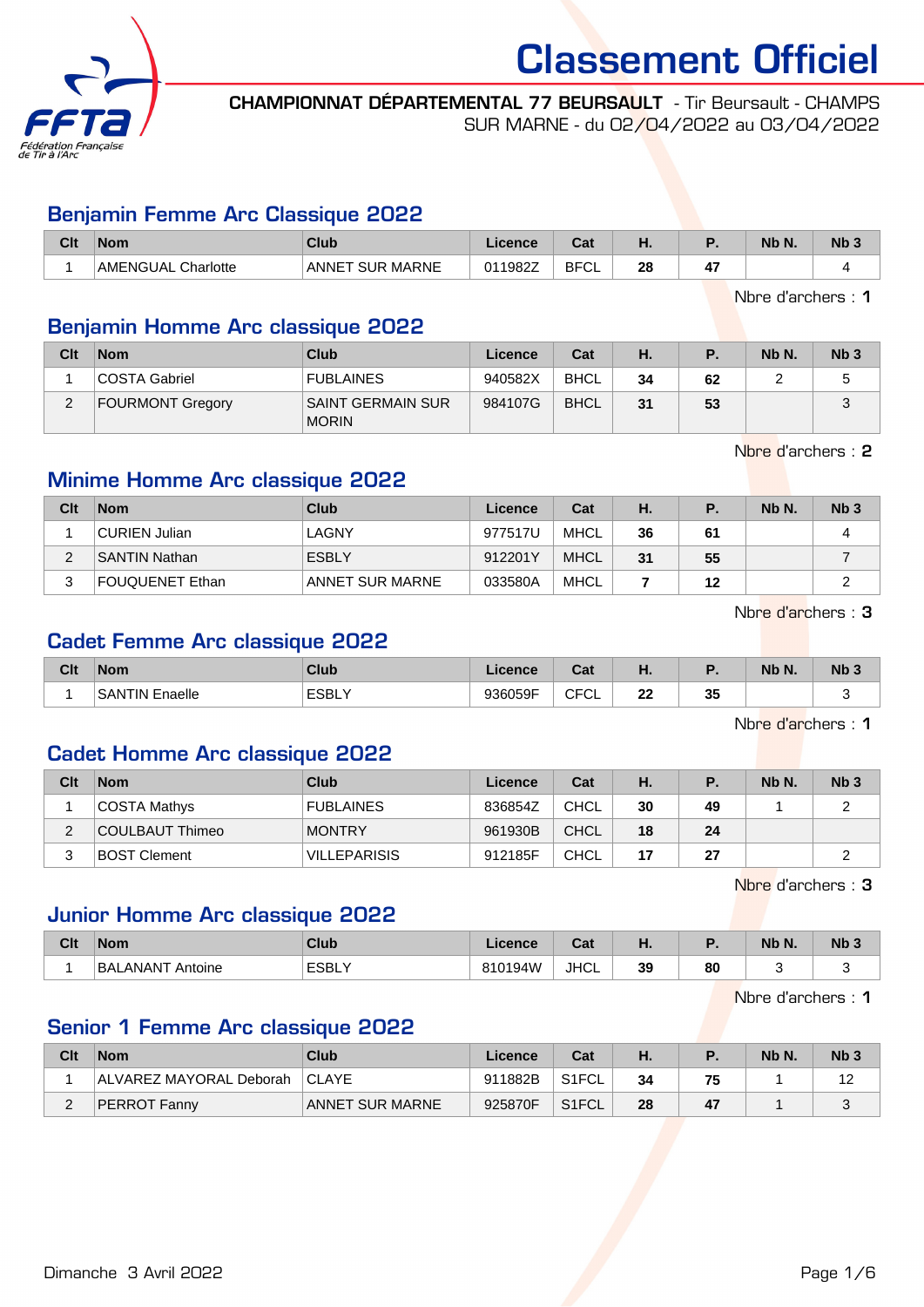

CHAMPIONNAT DÉPARTEMENTAL 77 BEURSAULT - Tir Beursault - CHAMPS SUR MARNE - du 02/04/2022 au 03/04/2022

# Senior 1 Femme Arc classique 2022 (Suite)

| Clt | <b>Nom</b>          | <b>Club</b>       | .icence | $R_{\rm eff}$<br>ual | п.        |   | Nb N. | Nb 3 |
|-----|---------------------|-------------------|---------|----------------------|-----------|---|-------|------|
| ບ   | <b>RAOULT Cindy</b> | <b>MITRY MORY</b> | 400015Z | 0.1501<br>۱۱ ت<br>◡∟ | ^7<br>. . | ∼ |       |      |

Nbre d'archers : 3

# Senior 1 Homme Arc classique 2022

| Clt            | <b>Nom</b>                   | Club                                    | Licence | Cat                | Η. | Ρ. | Nb N. | Nb <sub>3</sub> |
|----------------|------------------------------|-----------------------------------------|---------|--------------------|----|----|-------|-----------------|
|                | VISSE Cedric                 | QUINCY VOISINS                          | 348492W | S <sub>1</sub> HCL | 39 | 94 | 5     | 8               |
| $\overline{2}$ | PERROT Pierre-Jean           | <b>ANNET SUR MARNE</b>                  | 898049R | S <sub>1</sub> HCL | 39 | 79 | 1     | $\overline{7}$  |
| 3              | <b>LOTITO Mickael</b>        | <b>MOUROUX</b>                          | 787998V | S <sub>1</sub> HCL | 37 | 71 |       | 6               |
| $\overline{4}$ | <b>GALLAIS Christophe</b>    | <b>VERT ST DENIS -</b><br><b>CESSON</b> | 984357D | S <sub>1</sub> HCL | 34 | 61 |       | 5               |
| 5              | <b>MACQUET Jean Francois</b> | <b>MITRY MORY</b>                       | 460882J | S <sub>1</sub> HCL | 30 | 53 |       | 4               |
| 6              | <b>COULBAUT Thomas</b>       | <b>MONTRY</b>                           | 348488S | S <sub>1</sub> HCL | 29 | 52 |       | 5               |
| 7              | <b>LETORT Clement</b>        | ANNET SUR MARNE                         | 755748R | S <sub>1</sub> HCL | 26 | 43 |       |                 |

Nbre d'archers : 7

# Senior 2 Femme Arc classique 2022

| Clt            | <b>Nom</b>                   | Club                                     | Licence | Cat                | Η. | <b>P.</b> | Nb N. | Nb <sub>3</sub> |
|----------------|------------------------------|------------------------------------------|---------|--------------------|----|-----------|-------|-----------------|
|                | <b>MONROY Sandrine</b>       | <b>VERT ST DENIS -</b><br><b>CESSON</b>  | 692005E | S <sub>2</sub> FCL | 37 | 78        | 2     | 8               |
| 2              | <b>FOURMONT Magali</b>       | <b>SAINT GERMAIN SUR</b><br><b>MORIN</b> | 604129M | S <sub>2</sub> FCL | 37 | 70        |       | 6               |
| 3              | <b>VILFEU Nathalie</b>       | <b>SAINT GERMAIN SUR</b><br><b>MORIN</b> | 928569P | S <sub>2</sub> FCL | 29 | 51        |       | 5               |
| $\overline{4}$ | <b>PILLON Severine</b>       | <b>VILLEPARISIS</b>                      | 766822C | S <sub>2</sub> FCL | 28 | 43        |       | 2               |
| 5              | <b>MOES Elodie</b>           | DAMMARTIN EN GOELE                       | 389385V | S <sub>2</sub> FCL | 20 | 27        |       |                 |
| 6              | <b>PARMENTIER Frederique</b> | <b>DAMPMART</b>                          | 867544H | S <sub>2</sub> FCL | 17 | 26        |       | 2               |

#### Nbre d'archers : 6

### Senior 2 Homme Arc classique 2022

| Clt | <b>Nom</b>               | Club                                     | <b>Licence</b> | Cat                | Η. | <b>P.</b> | Nb N.          | Nb <sub>3</sub> |
|-----|--------------------------|------------------------------------------|----------------|--------------------|----|-----------|----------------|-----------------|
|     | <b>VILFEU Emmanuel</b>   | <b>SAINT GERMAIN SUR</b><br><b>MORIN</b> | 012290J        | S <sub>2</sub> HCL | 39 | 78        |                | 3               |
| 2   | RAVAILLE Pascal          | <b>VERT ST DENIS -</b><br><b>CESSON</b>  | 765508Z        | S <sub>2</sub> HCL | 38 | 92        | 2              | 12              |
| 3   | DOUDO Gilles             | <b>SAINT PATHUS</b>                      | 841735E        | S <sub>2</sub> HCL | 38 | 80        | 3              | 8               |
| 4   | <b>BOBELIN Christian</b> | <b>FONTAINEBLEAU</b>                     | 663347E        | S <sub>2</sub> HCL | 38 | 80        | $\mathcal{P}$  | $\overline{7}$  |
| 5   | <b>NOEL Dominique</b>    | <b>MONTRY</b>                            | 653540V        | S <sub>2</sub> HCL | 34 | 64        |                | 6               |
| 6   | PORUCZYNSKI Julien       | <b>VILLEPARISIS</b>                      | 789037Z        | S <sub>2</sub> HCL | 33 | 62        |                | 4               |
| ⇁   | <b>BEZARD Patrice</b>    | <b>SAINT PATHUS</b>                      | 408855H        | S <sub>2</sub> HCL | 32 | 69        | $\overline{2}$ | 8               |

Dimanche 3 Avril 2022 **Page 2/6**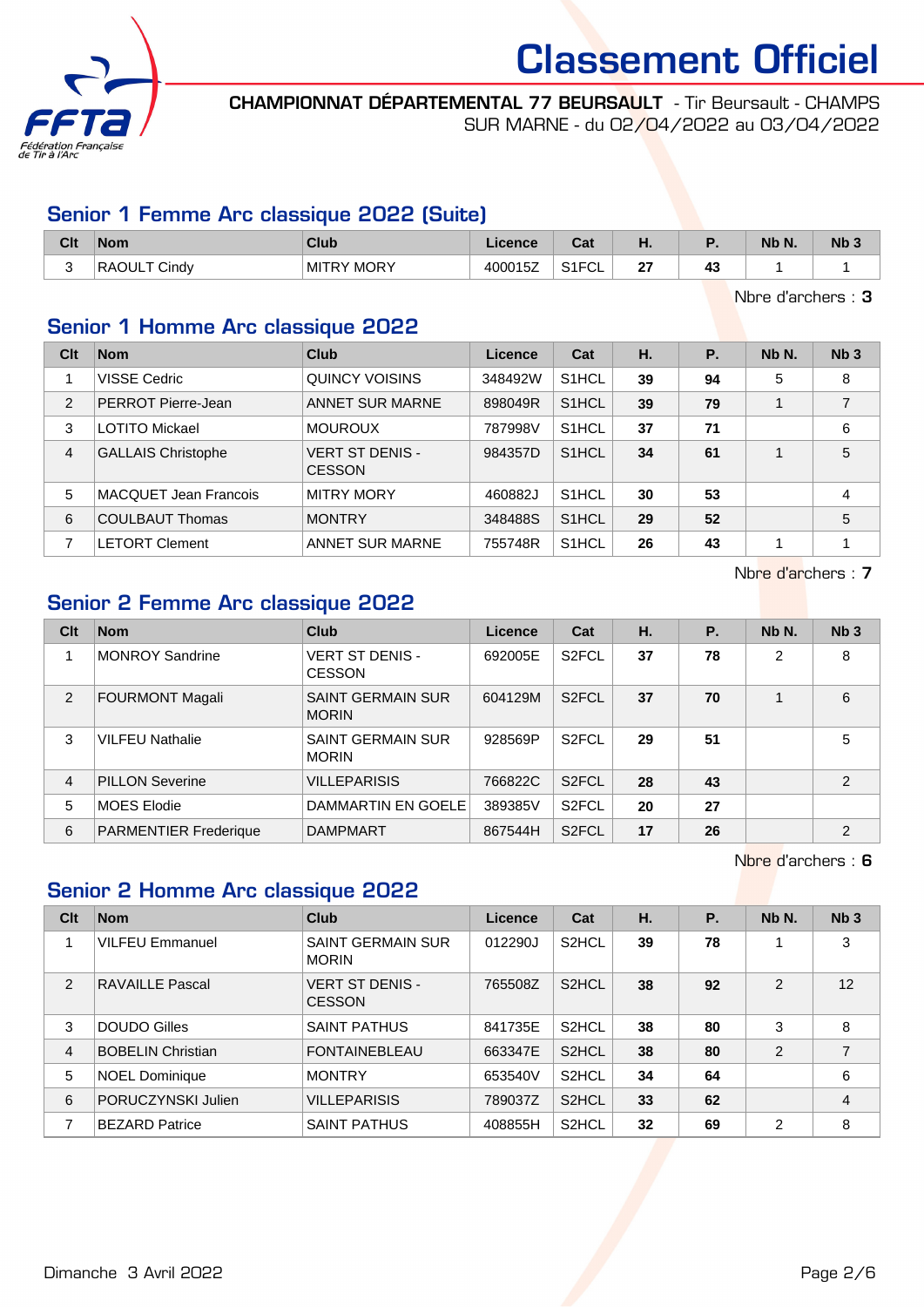

CHAMPIONNAT DÉPARTEMENTAL 77 BEURSAULT - Tir Beursault - CHAMPS SUR MARNE - du 02/04/2022 au 03/04/2022

# Senior 2 Homme Arc classique 2022 (Suite)

| C <sub>it</sub> | <b>Nom</b>              | <b>Club</b>                      | Licence | Cat                | Η. | <b>P.</b> | Nb N. | Nb <sub>3</sub> |
|-----------------|-------------------------|----------------------------------|---------|--------------------|----|-----------|-------|-----------------|
| 8               | <b>MASLE Axel</b>       | QUINCY VOISINS                   | 705777Z | S <sub>2</sub> HCL | 30 | 55        |       | 3               |
| 9               | <b>BLOT Eric</b>        | <b>COUILLY PONT AUX</b><br>DAMES | 851757Y | S <sub>2</sub> HCL | 29 | 58        | 5     | 3               |
| 10              | <b>RUCART Francois</b>  | DAMMARTIN EN GOELE               | 767211A | S <sub>2</sub> HCL | 28 | 51        |       | 3               |
| 11              | <b>VRILLAUD Patrice</b> | <b>CHELLES</b>                   | 818590X | S <sub>2</sub> HCL | 28 | 45        |       | 1               |
| 12              | <b>MARTIN Gilles</b>    | <b>CHAMPS SUR MARNE</b>          | 354282P | S <sub>2</sub> HCL | 27 | 53        |       | 3               |
| 13              | VAN AUDEKERK Arnaud     | <b>ANNET SUR MARNE</b>           | 841060W | S <sub>2</sub> HCL | 25 | 47        | 1     | 3               |
| 14              | <b>LEOPOLD Patrice</b>  | <b>VILLEPARISIS</b>              | 961318L | S <sub>2</sub> HCL | 16 | 24        |       | 2               |
| 15              | <b>FELI Sebastien</b>   | <b>MITRY MORY</b>                | 950911Z | S <sub>2</sub> HCL | 10 | 17        |       | $\overline{2}$  |
| 16              | <b>MINIER Laurent</b>   | <b>VILLEPARISIS</b>              | 983490L | S <sub>2</sub> HCL | 8  | 13        |       |                 |

Nbre d'archers : 16

# Senior 3 Femme Arc classique 2022

| Clt | <b>Nom</b>                  | Club       | Licence | Cat   | н. |    | Nb N. | Nb <sub>3</sub> |
|-----|-----------------------------|------------|---------|-------|----|----|-------|-----------------|
|     | DELAGRANDA Dominique        | LAGNY      | 676879N | S3FCL | 35 | 69 |       |                 |
|     | <b>LALLIER Marie-Claude</b> | LAGNY      | 818544X | S3FCL | 22 | 40 |       | 4               |
|     | HATTE Josette               | MITRY MORY | 374263H | S3FCL | 22 | 39 |       | ∽               |

Nbre d'archers : 3

# Senior 3 Homme Arc classique 2022

| C <sub>lt</sub> | <b>Nom</b>                | <b>Club</b>                                | <b>Licence</b> | Cat   | Η. | <b>P.</b> | Nb N. | Nb <sub>3</sub> |
|-----------------|---------------------------|--------------------------------------------|----------------|-------|----|-----------|-------|-----------------|
| 1               | <b>FOURMONT Michel</b>    | <b>SAINT GERMAIN SUR</b><br><b>MORIN</b>   | 271462T        | S3HCL | 37 | 68        | 1     | 4               |
| 2               | <b>ARTAUD Thierry</b>     | <b>VERNOU LA CELLE</b><br><b>SUR SEINE</b> | 280945A        | S3HCL | 36 | 68        | 2     | 6               |
| 3               | <b>MUNOT Yves</b>         | <b>SAINT PATHUS</b>                        | 972323Y        | S3HCL | 31 | 57        | 2     | 3               |
| 4               | <b>COURIVAUD Patrice</b>  | <b>CHAMPS SUR MARNE</b>                    | 764336A        | S3HCL | 30 | 48        |       | 2               |
| 5               | PINNA Jean-Louis          | <b>GAGNY</b>                               | 906850G        | S3HCL | 25 | 41        |       | 2               |
| 5               | <b>BREFORT Daniel</b>     | <b>CHAMPS SUR MARNE</b>                    | 289694K        | S3HCL | 23 | 32        |       | 1               |
| 6               | <b>LETORT Christian</b>   | <b>ANNET SUR MARNE</b>                     | 815890M        | S3HCL | 21 | 34        |       | $\overline{2}$  |
| $\overline{7}$  | <b>IAPTEFF Didier</b>     | <b>MITRY MORY</b>                          | 671910M        | S3HCL | 21 | 32        |       | 1               |
| 8               | <b>GUENARD Alain</b>      | <b>COUILLY PONT AUX</b><br><b>DAMES</b>    | 775602W        | S3HCL | 19 | 28        |       | 3               |
| 9               | PIOTROWSKI Jean-FranÇois  | <b>CHAMPS SUR MARNE</b>                    | 972142B        | S3HCL | 15 | 25        |       | 2               |
| 10              | <b>CLOAREC Bernard</b>    | <b>ESBLY</b>                               | 919810U        | S3HCL | 14 | 21        |       | 1               |
| 11              | <b>SOHIER Jean-Pierre</b> | <b>CHAMPS SUR MARNE</b>                    | 928105K        | S3HCL | 11 | 20        | 1     |                 |
| 12              | <b>BERNARD Georges</b>    | <b>ANNET SUR MARNE</b>                     | 624285W        | S3HCL | 8  | 14        |       | 2               |

Nbre d'archers : 13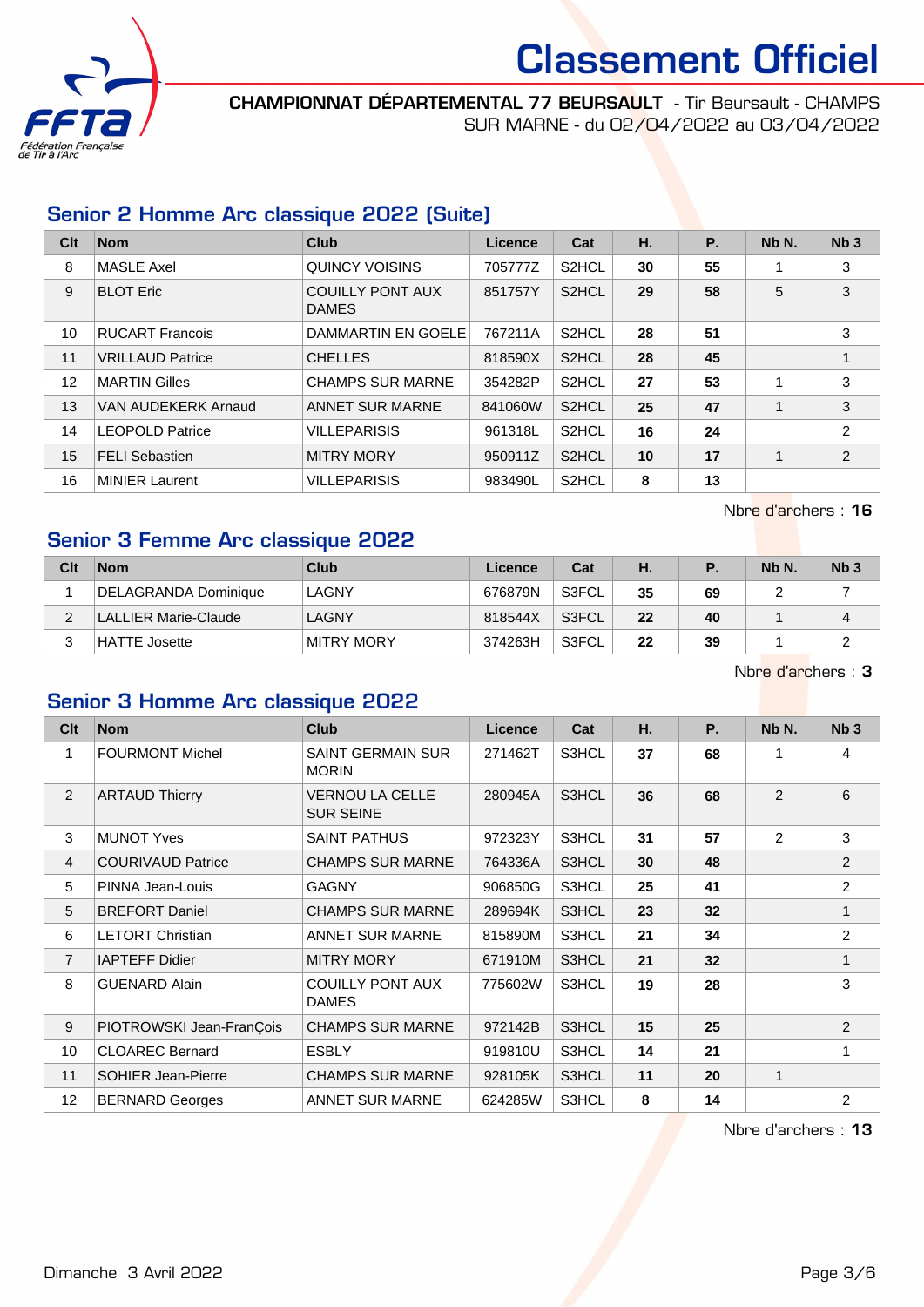

CHAMPIONNAT DÉPARTEMENTAL 77 BEURSAULT - Tir Beursault - CHAMPS SUR MARNE - du 02/04/2022 au 03/04/2022

#### Senior 1 Femme Arc a poulies 2022

| Clt | <b>Nom</b>     | Club          | Licence | <b>Cost</b><br>udl | п. |     | Nb N. | Nb <sub>3</sub> |
|-----|----------------|---------------|---------|--------------------|----|-----|-------|-----------------|
|     | BERCHER Celine | MARLY POURNOY | 295633R | S <sub>1</sub> FCO | 40 | 114 |       | 24              |

Nbre d'archers : 1

#### Senior 1 Homme Arc a poulies 2022

| Clt | <b>Nom</b>             | <b>Club</b>                         | Licence | Cat                | Η. |     | Nb N. | Nb <sub>3</sub> |
|-----|------------------------|-------------------------------------|---------|--------------------|----|-----|-------|-----------------|
|     | <b>DENY Montgomery</b> | <b>MONTRY</b>                       | 685432K | S <sub>1</sub> HCO | 40 | 128 | 13    | 22              |
| ∠   | ROCU CIÉment           | VERNOU LA CELLE<br><b>SUR SEINE</b> | 930526S | S <sub>1</sub> HCO | 38 | 63  |       | 4               |

Nbre d'archers : 2

# Senior 2 Femme Arc a poulies 2022

| Clt | <b>Nom</b>       | Club         | ∟icence | Cat                | н. |     | Nb N. | Nb <sub>3</sub> |
|-----|------------------|--------------|---------|--------------------|----|-----|-------|-----------------|
|     | LEBAULT Roxane   | DAMPMART     | 808911B | S <sub>2</sub> FCO | 40 | 103 |       | 20              |
| ⌒   | DELOMENIE Helena | <b>ESBLY</b> | 953461W | S <sub>2</sub> FCO | 6  |     |       |                 |

Nbre d'archers : 2

# Senior 2 Homme Arc a poulies 2022

| Clt            | <b>Nom</b>                   | Club                                     | Licence | Cat                            | Η. | <b>P.</b> | Nb N. | Nb <sub>3</sub> |
|----------------|------------------------------|------------------------------------------|---------|--------------------------------|----|-----------|-------|-----------------|
|                | <b>BARONNAT Cedric</b>       | <b>MARLY POURNOY</b>                     | 441809C | S <sub>2</sub> H <sub>CO</sub> | 40 | 121       | 12    | 17              |
| 1              | <b>M'LIK Lomri</b>           | <b>TORCY</b>                             | 745112E | S <sub>2</sub> HCO             | 40 | 105       | 3     | 19              |
| $\overline{2}$ | DEHECQ Yann                  | <b>VERT ST DENIS -</b><br><b>CESSON</b>  | 869634E | S <sub>2</sub> HCO             | 40 | 101       | 4     | 16              |
| 3              | <b>PICOU Fabien</b>          | QUINCY VOISINS                           | 354599J | S <sub>2</sub> HCO             | 40 | 100       | 2     | 18              |
| 4              | <b>COSTILLE Jeanbaptiste</b> | <b>SAINT GERMAIN SUR</b><br><b>MORIN</b> | 978390T | S <sub>2</sub> H <sub>CO</sub> | 40 | 82        | 1     | 8               |
| 5              | <b>PRUDHOMME Arnaud</b>      | <b>OZOIR LA FERRIERE</b>                 | 781205L | S <sub>2</sub> HCO             | 39 | 94        | 5     | 11              |
| 6              | <b>SEJOURNE Denis</b>        | <b>SAINT GERMAIN SUR</b><br><b>MORIN</b> | 012404H | S <sub>2</sub> H <sub>CO</sub> | 39 | 79        | 2     | 5               |
| $\overline{7}$ | <b>DUCROCQ Kevin</b>         | <b>OZOIR LA FERRIERE</b>                 | 433671G | S <sub>2</sub> HCO             | 38 | 93        | 6     | 10              |
| 8              | <b>HORNEZ Stephane</b>       | <b>FUBLAINES</b>                         | 285771W | S <sub>2</sub> H <sub>CO</sub> | 31 | 105       | 5     | 18              |

Nbre d'archers : 9

### Senior 3 Femme Arc a poulies 2022

| Clt            | <b>Nom</b>                    | Club                              | Licence | Cat   | Н. | Р. | Nb N. | Nb <sub>3</sub> |
|----------------|-------------------------------|-----------------------------------|---------|-------|----|----|-------|-----------------|
|                | <b>CHAPUISAT Brigitte</b>     | SAINT GERMAIN SUR<br><b>MORIN</b> | 788754S | S3FCO | 39 | 93 | 3     | 11              |
| $\mathfrak{p}$ | <b>LENOIR Catherine</b>       | DAMPMART                          | 984390P | S3FCO | 39 | 91 | 3     | 12              |
| 3              | <b>FARADE Raymonde</b>        | <b>OZOIR LA FERRIERE</b>          | 677842K | S3FCO | 37 | 63 |       | 4               |
| 4              | <b>GODART Marie-Christine</b> | ANNET SUR MARNE                   | 669941X | S3FCO | 36 | 78 |       | 10              |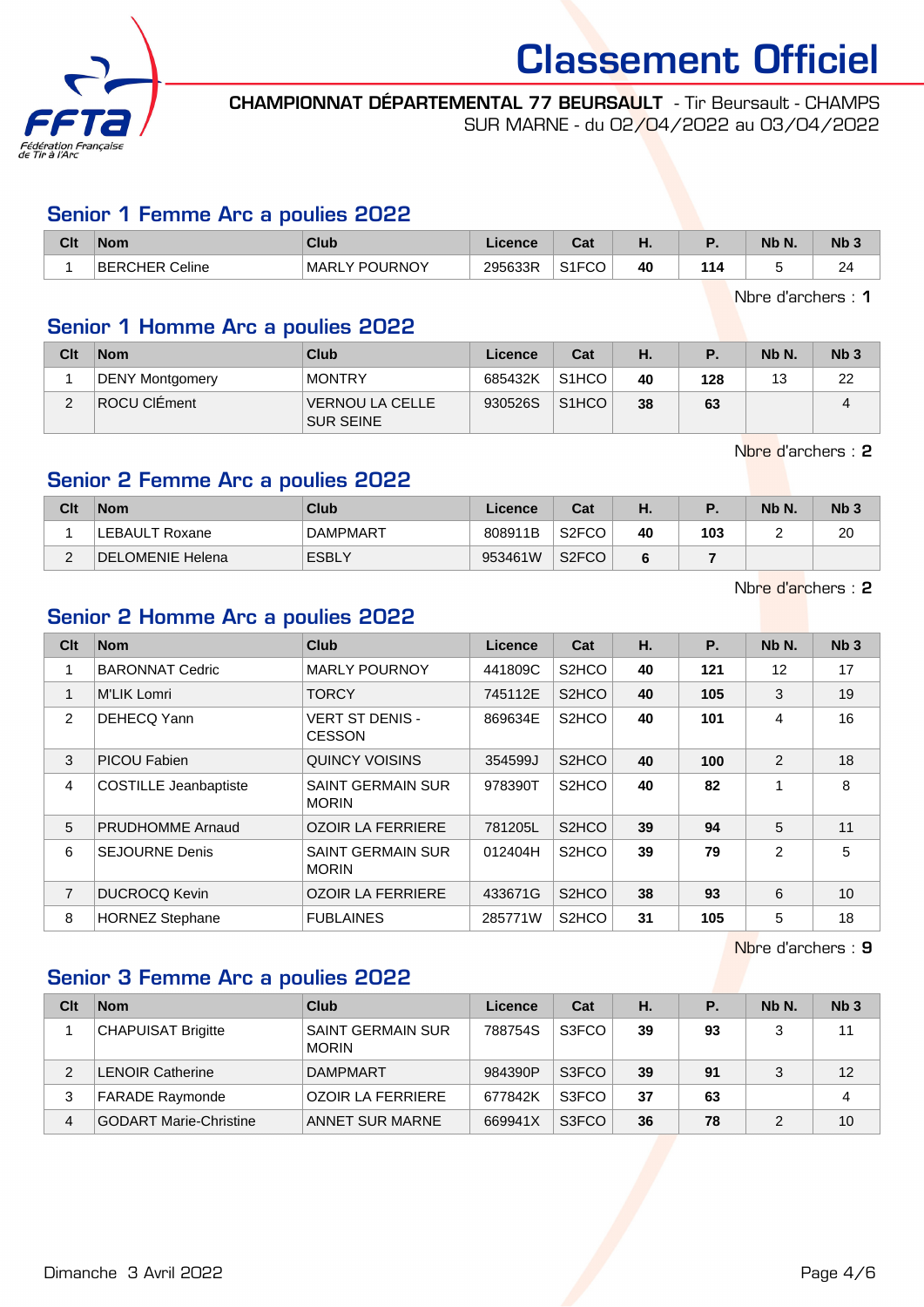

CHAMPIONNAT DÉPARTEMENTAL 77 BEURSAULT - Tir Beursault - CHAMPS SUR MARNE - du 02/04/2022 au 03/04/2022

# Senior 3 Femme Arc a poulies 2022 (Suite)

| Clt    | <b>Nom</b>              | <b>Club</b>                       | Licence | Cat   | п. |    | Nb N. | N <sub>b</sub> 3 |
|--------|-------------------------|-----------------------------------|---------|-------|----|----|-------|------------------|
| ∽<br>ັ | <b>CHAPOT Catherine</b> | SAINT GERMAIN SUR<br><b>MORIN</b> | 369438N | S3FCO | ົ  | 45 |       | ັ                |

Nbre d'archers : 5

# Senior 3 Homme Arc a poulies 2022

| Clt           | <b>Nom</b>                           | <b>Club</b>                              | Licence | Cat   | Η. | <b>P.</b> | Nb N. | Nb <sub>3</sub> |
|---------------|--------------------------------------|------------------------------------------|---------|-------|----|-----------|-------|-----------------|
| 1             | <b>THEVENARD Claude</b><br>Dominique | ANNET SUR MARNE                          | 012176K | S3HCO | 40 | 113       | 9     | 15              |
| $\mathcal{P}$ | LENOIR Jean-Luc                      | <b>DAMPMART</b>                          | 906803F | S3HCO | 40 | 93        | 3     | 10              |
| 3             | <b>PRYKA Frederick</b>               | <b>ANNET SUR MARNE</b>                   | 436867F | S3HCO | 40 | 82        | 1     | 9               |
| 4             | PIAVOUX Marc                         | <b>CHAMPS SUR MARNE</b>                  | 731801L | S3HCO | 39 | 83        | 1     | 6               |
| 5             | <b>AIROLDI Bernard</b>               | <b>VERT ST DENIS -</b><br><b>CESSON</b>  | 658975C | S3HCO | 37 | 83        | 1     | 13              |
| 6             | <b>LEMERCIER Jean Marie</b>          | <b>COUILLY PONT AUX</b><br><b>DAMES</b>  | 241421P | S3HCO | 37 | 68        | 1     | 5               |
| 7             | <b>GOUBERT Pascal</b>                | <b>OZOIR LA FERRIERE</b>                 | 745389F | S3HCO | 36 | 77        | 2     | 5               |
| 8             | <b>CHAPOT Gerard</b>                 | <b>SAINT GERMAIN SUR</b><br><b>MORIN</b> | 332050Z | S3HCO | 36 | 62        |       | 3               |
| 9             | <b>LEMAIRE Arnaud</b>                | <b>OZOIR LA FERRIERE</b>                 | 815758U | S3HCO | 32 | 66        | 1     | 5               |

Nbre d'archers : 9

# Senior Femme Arc Nu 2022

| Clt | <b>Nom</b>           | Club           | Licence | Cat                | Н. |    | Nb N. | Nb <sub>3</sub> |
|-----|----------------------|----------------|---------|--------------------|----|----|-------|-----------------|
|     | FRIZZIERO Julia      | <b>CHELLES</b> | 964179W | S2FBB              |    | 23 |       |                 |
| ⌒   | STEPHANESCU Isabelle | NOISY LE GRAND | 944083C | S <sub>2</sub> FBB | 14 | 24 |       |                 |

Nbre d'archers : 2

# Senior Femme Arc droit 2022

| Clt | <b>Nom</b>             | Club               | Licence | Cat                            | Н.           | Р. | Nb N. | Nb <sub>3</sub> |
|-----|------------------------|--------------------|---------|--------------------------------|--------------|----|-------|-----------------|
|     | HALBIN Anne            | <b>MITRY MORY</b>  | 772580L | S <sub>2</sub> F <sub>AD</sub> | 11           | 15 |       |                 |
| 2   | <b>JAUNAY Nathalie</b> | DAMMARTIN EN GOELE | 910619D | S <sub>2</sub> F <sub>AD</sub> | 10           | 18 |       |                 |
| 3   | ULDRY Dorothee         | <b>ESBLY</b>       | 420360N | S <sub>1</sub> F <sub>AD</sub> | 10           | 17 |       | $\overline{2}$  |
| 4   | <b>BOURBON Pascale</b> | <b>MITRY MORY</b>  | 626538V | S3FAD                          | 3            | 5  |       |                 |
| 5   | NAYAGOM Nathalie       | DAMMARTIN EN GOELE | 841736F | S <sub>2</sub> F <sub>AD</sub> | $\mathbf{2}$ | 3  |       |                 |

Nbre d'archers : 5

# Senior Homme Arc droit 2022

| <b>Clt</b> | <b>Nom</b>              | <b>Club</b>          | <b>Licence</b> | $P - 1$<br>ual | п.       | --       | Nb N. | Nb <sub>3</sub> |
|------------|-------------------------|----------------------|----------------|----------------|----------|----------|-------|-----------------|
|            | <b>ULDRY</b><br>Patrick | <b>ESBLY</b><br>____ | 1000F71<br>.   | S3HAD          | nn.<br>" | 25<br>৺৺ |       |                 |